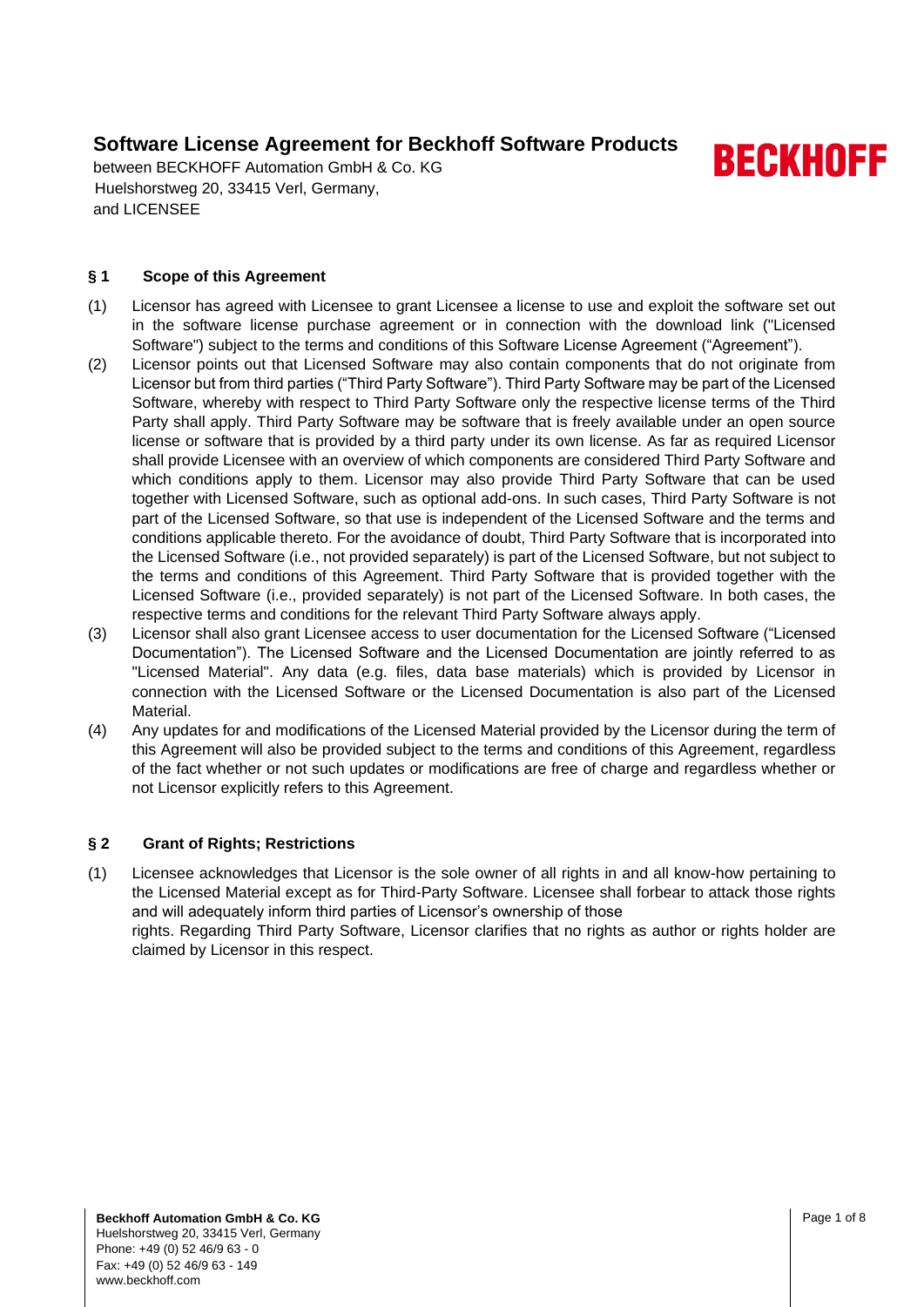**BECKHOFF** 

between BECKHOFF Automation GmbH & Co. KG Huelshorstweg 20, 33415 Verl, Germany, and LICENSEE

- (2) Licensor hereby grants to Licensee the non-exclusive, non-transferable right to use and exploit and the right to copy the Licensed Material without limitation in time, manner or place subject to the terms and conditions of this Agreement. With respect to the Licensed Software Licensor grants to Licensee also the non-exclusive and non-transferable rights to revise and to compile the Licensed Software as far as mandatory legal provisions prevent Licensor from the exclusion of such right; any further right to revise or to compile is excluded.
- (3) The right to use and exploit is limited to the purposes described in this Agreement, especially the specified Purpose of Use.
- <span id="page-1-0"></span>(4) The right to copy the Licensed Software herein is limited to the installation of the Licensed Software on a Single Computer System which is in Licensee's immediate possession and to fulfill the Purpose of Use. For the purposes of this Agreement, a Single Computer System means any instance of a computer on which the Licensed Software can be installed or which can be used to operate the Licensed Software. In the case of virtualization, each virtualized system is a Single Computer System; a Single Computer System may include one or more processors with one or more cores. Licensee may copy the Licensed Software as far as this is required for the loading, display, running, transfer or storage of the Licensed Software on the Single Computer System after the installation. Furthermore, Licensee is entitled to make a copy for security backup purposes if and as required by mandatory legal provisions.
- (5) The right to use and exploit and the right to copy the Licensed Documentation as a single product are limited to internal purposes. Licensee may make printouts and/or additional copies provided that these printouts and/or copies are solely used for internal purposes.
- (6) Licensee may transfer the rights granted under this Agreement to a third party provided that the Licensed Software is incorporated in Licensee's products as described under the Purpose of Use and Licensee's product is sold or otherwise distributed with the Licensed Software being incorporated. For the avoidance of doubt, Licensee may not sell, transfer or otherwise distribute the Licensed Software without it being incorporated in Licensee's products. Licensee shall ensure that all obligations under this Agreement are passed on to the third party to which Licensee's products are sold or otherwise distributed. Licensee may not retain any Licensed Material after the transfer.
- (7) More extensive rights, especially concerning the right to use and exploit the Licensed Software, are not granted to Licensee. The provisions of this Agreement shall be narrowly construed in cases of doubt. Licensor's copyright of the Software shall not be exhausted by this Agreement.
- (8) The Licensed Software may contain code provided by third parties (e.g. open source software or Microsoft software). Such code is protected by the third parties' intellectual
	- property rights and for the benefit of the third parties subject to the restrictions of this Agreement.

### **§ 3 Purpose of Use**

(1) Licensor is licensing the Licensed Software to Licensee for incorporation in Licensee's products. The Licensed Software is designed to be incorporated in a hardware product, e.g. a manufacturing machine. Software is not regarded as a product under this Agreement. Therefore, Licensee may not sell, transfer or otherwise distribute the Licensed Software if it is only combined with or incorporated in a software product.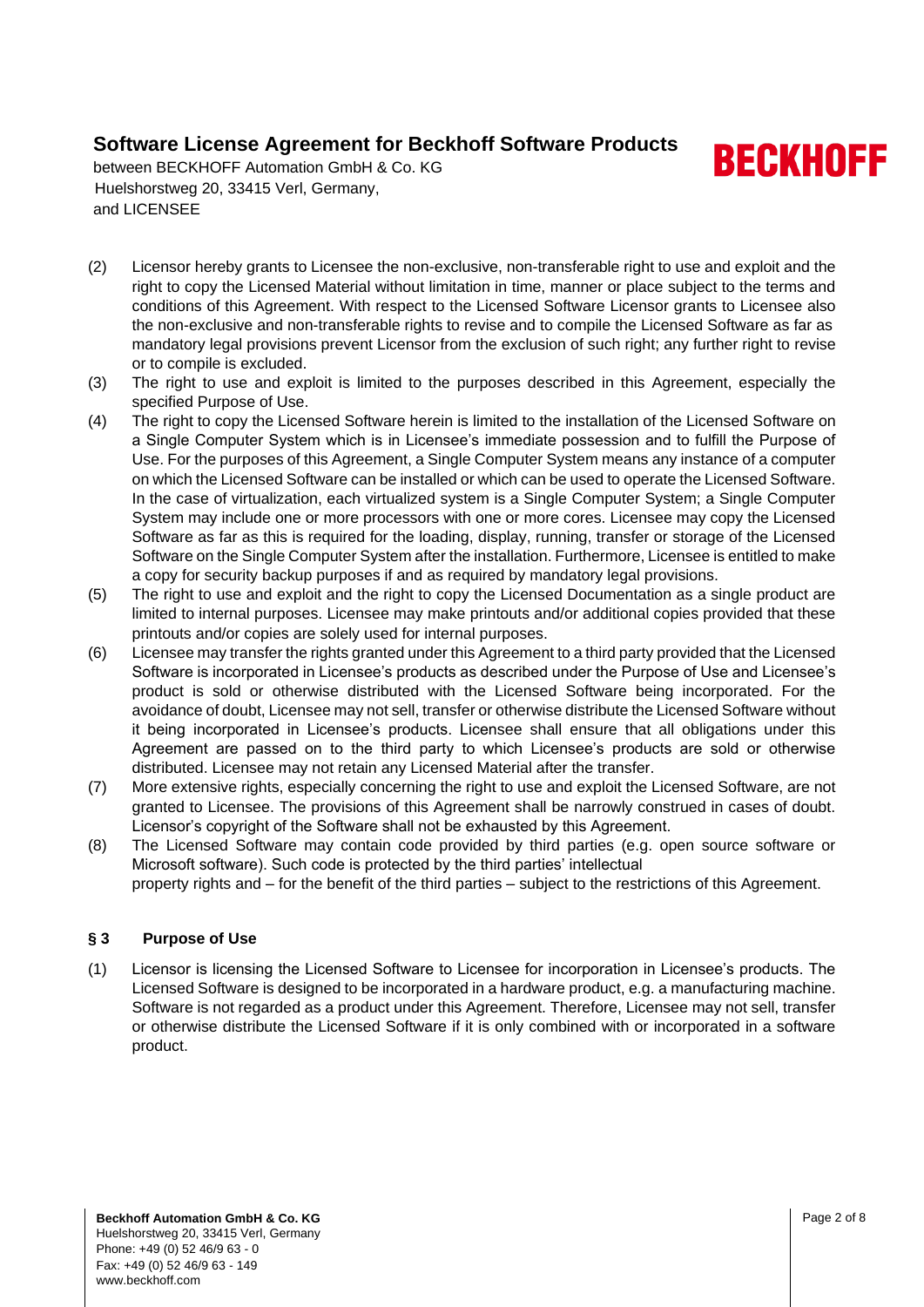

between BECKHOFF Automation GmbH & Co. KG Huelshorstweg 20, 33415 Verl, Germany, and LICENSEE

- (2) Prior to distribution of a product by Licensee that contains Licensed Software, Licensee shall ensure that the Licensed Software works properly and can be used in connection with its own product; the same shall apply in the event of the import of updates and the making of adjustments relating to Licensed Software.
- (3) The Licensed Software shall only be used as a single installed instance on one Single Computer System as defined in § 2 [\(4\).](#page-1-0) A Single Computer System shall be identified by, among others, its central processing unit ("CPU"). The use of the Licensed Software is also admitted on a single virtual machine. Licensee shall notify Licensor about the use of the Licensed Software on a virtual machine. A parallel use of the Licensed Software by means of cloned virtual machines shall be prohibited.
- (4) If the CPU or the other hardware components are changed Licensee may have to request new license keys from Licensor.
- (5) Licensee is responsible for providing the system environment in accordance with system requirements for the use of the Licensed Software specified by Licensor.
- (6) Licensee may connect the Licensed Software to other software (facilitating interoperability). The Licensed Documentation shall contain a description of the interfaces provided for this purpose. Otherwise, Licensee shall not modify, translate, or otherwise edit and transform the Licensed Software. Neither shall Licensee retranslate the software into the form of source programs or other modes of presentation. Any retranslation of parts the Licensed Software for making an independently developed program interoperable with the Licensed Software shall be subject to the applicable legal provisions and of license provisions of code contained under par. 2(8).
- (7) Licensor provides with the Licensed Software a tool to enable Licensee to create own software and to incorporate such software with the Licensed Software in a hardware product. Licensor does not warrant that the Licensed Software is suitable for any particular purpose. Licensee is obliged to examine the suitability of the Licensed Software and any software based on or connected with the Licensed Software. Licensee shall not incorporate the Licensed Software in any hardware product without adequate testing.

#### **§ 4 Protection of Licensed Material**

- (1) Notwithstanding the Grants of Rights, Licensor shall keep all rights of the Licensed Material, and that includes any copies or partial copies of any Licensed Material made by or on behalf of Licensee. The foregoing shall not affect Licensee's property of data storage media, memory devices, and data processing devices.
- (2) Licensee shall leave any notices of intellectual property rights, such as copyright notices and other reservations of rights unchanged, and it shall adopt such notices without change into any copies made by Licensee of Licensed Material in whole or in part.
- (3) Licensee shall neither make Licensed Material available to third parties in original, nor as complete or partial copies, without Licensor's express written consent. The same shall apply in the case of complete or partial sale or dissolution of Licensee's business enterprise. Licensee's employees or other persons shall not be considered to be third parties while they stay with Licensee in order to make use of Licensed Material as provided under this Agreement.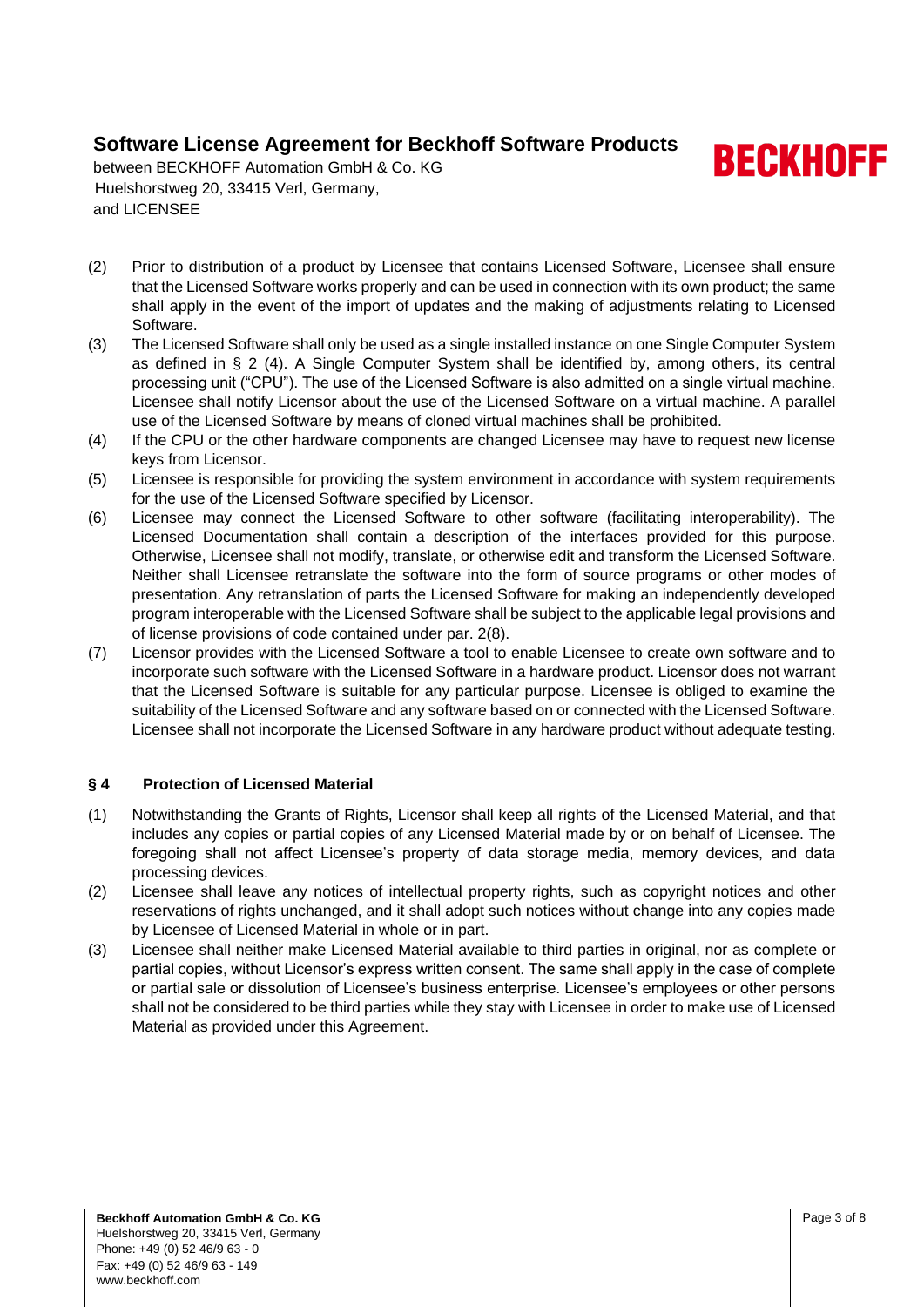**BECKHOFF** 

between BECKHOFF Automation GmbH & Co. KG Huelshorstweg 20, 33415 Verl, Germany, and LICENSEE

- (4) License shall not modify or distribute the Licensed Material or parts thereof in a way that the Licensed Material requires, as a condition of use, modification or distribution, that the code of the Licensed Software to be disclosed or distributed in source code or others have the right to modify the code of the Licensed Software.
- (5) The Licensed Software is subject to a product activation process. Licensee may use the Licensed Software for an evaluation ("trial") with respective product trial features before activation. After expiration of the evaluation, the Licensed Software can only be used continuously, fully featured, after the product activation process has been successfully completed.
- (6) In order to create license keys necessary for the completion of the product activation process, Licensor may request certain data from Licensee. Licensee is obliged to answer Licensor's requests in due course. Licensor may also establish a direct connection between the computer system on which the Licensed Software is installed and a system operated by or on behalf of Licensor in order to exchange the necessary data for the product activation process.
- (7) In addition to the product activation process, the Licensed Software may be protected by a software protection measures. If the Licensee uses third party hardware for the execution of the Licensed Software, the use of a specific software protection measure offered by Licensor may be mandatory.
- (8) Licensee may not try to disable or bypass any protection established by Licensor unless explicitly permitted by mandatory legal provisions.

### **§ 5 Delivery**

- (1) Licensor shall deliver the Licensed Software for the exercise of the rights to use and exploit granted to Licensee herein in machine-readable form at Licensor's sole discretion either stored on a type of data storage media in common use at the time or by making available the Licensed Software for download.
- (2) Licensee shall receive the Licensed Documentation as electronic document unless agreed otherwise. The Licensed Documentation can, also at Licensor's sole discretion, be stored on the same or a different data storage medium as the Licensed Software or it can be made available for download.
- (3) If Licensed Material is made available for download Licensor shall provide Licensee with all information necessary to download the Licensed Material, e.g. URL and/or passwords.
- (4) Insofar as the obligation exists with respect to Third Party Software to make the source code available at the same time as the corresponding Third Party Software, Licensor shall fulfill a corresponding obligation by providing the source code or making the source code available, for example for download via a specified link.

### **§ 6 License Fees**

(1) The licensee fees owed by Licensee to Licensor for the grant of rights hereunder are determined by Licensor based on the software version provided to Licensee.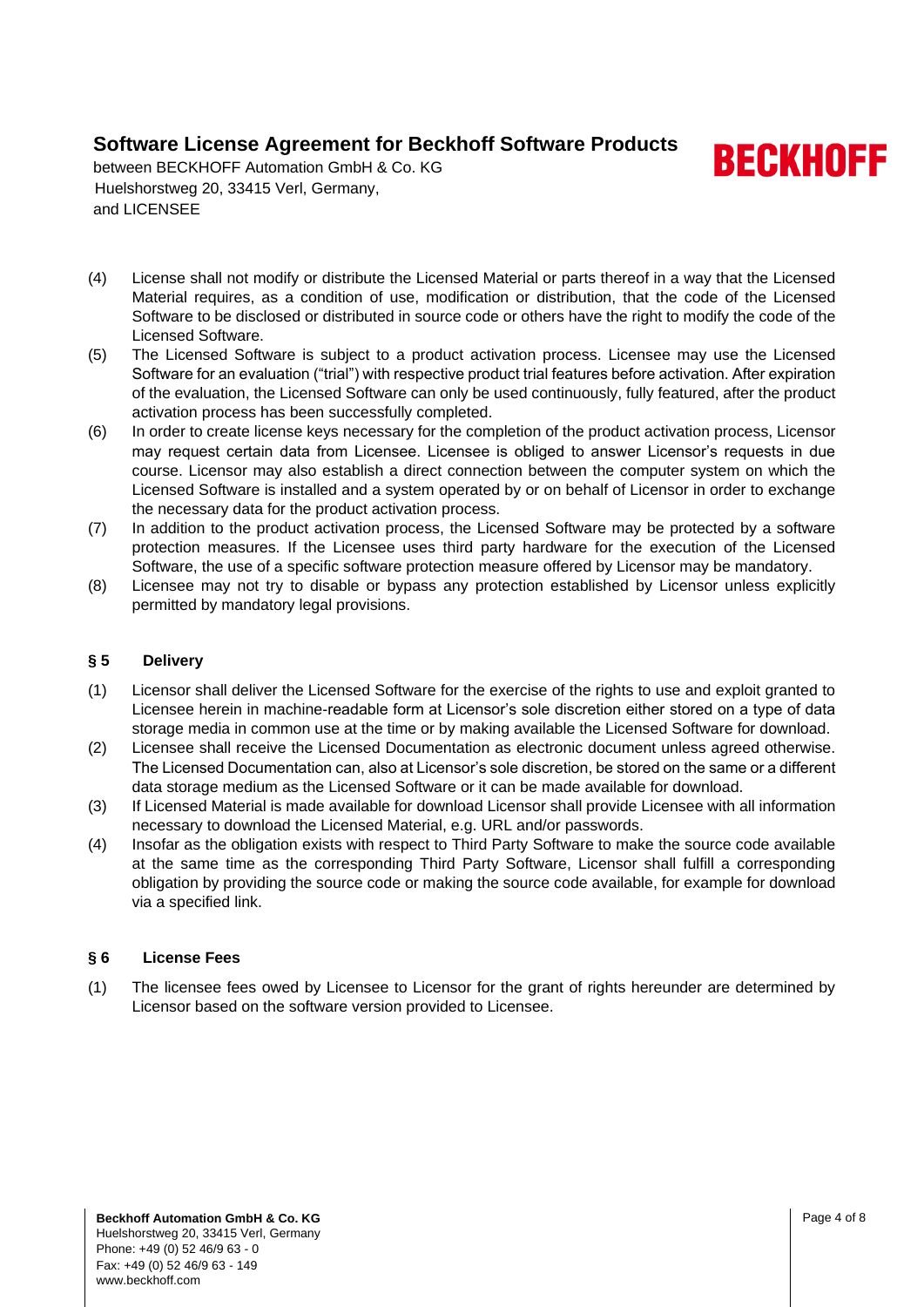**BECKHOFF** 

between BECKHOFF Automation GmbH & Co. KG Huelshorstweg 20, 33415 Verl, Germany, and LICENSEE

- (2) Licensor will invoice the license fees to Licensee. Invoices are due upon receipt. A payment term is granted in accordance with the stipulations contained in the invoice. In the event Licensor's affiliate is involved in the invoicing and/or collection of the fees a payment to or an invoice rendered by such Licensor's affiliate shall be deemed a payment to or an invoice rendered by Licensor for purposes of this § 6.
- (3) All amounts in this Agreement are stated excluding any applicable Value Added Taxes (VAT) and sales tax, if any. The current rate of statutory VAT and sales tax shall be invoiced and paid in addition to all fees as far as applicable. Licensor shall state the rate and amount of VAT separately on the invoice.

### **§ 7 Warranty**

- (1) The parties agree that it is not possible to develop software such that it meets all the requirements of the application without error. Licensor shall make available the Licensed Documentation explaining the intended use and the conditions of usage of the Licensed Software, which shall always be kept up to date.
- (2) Licensor warrants Licensee that the Licensed Software provided by Licensor is substantially in accordance with the Licensed Documentation. There can be no claim under this warranty in the case of minor or immaterial deviations from the agreed or assumed characteristics nor in the case of merely slight impairment of use. Descriptions given in the Licensed Documentation shall not be deemed guaranteed unless separately agreed in writing. In respect of updates and modifications, the warranty shall be limited to the latest version of the software or new features of the update or modification compared to the previous version release.
- (3) In case of a significant deviation from the Licensed Documentation, Licensor shall have the right and, unless this requires unreasonable expenditure and unless it is technically not possible, the duty to remedy such deviation by improvement, replacement delivery or replacement services. The remedying of a significant deviation may also take place through the delivery or installation of a new version of the Licensed Software or a workaround. If Licensor does not succeed in eliminating such significant deviations from the Licensed Documentation within a period of time of reasonable length or is unable to avoid such deviations in a manner allowing Licensee a usage of the Licensed Software as provided under this Agreement, Licensee may demand a reduction of the licensee fees or, if the Licensed Software is rendered useless for Licensee, it may cancel the license for the Licensed Software without notice against redemption of the licensee fees.
- (4) Licensee shall make verifiable documents concerning the kind and the occurrence of such deviations in the performance of the Licensed Software available to Licensor, and it shall cooperate in the localization of defects.
- (5) This warranty shall not extend to defects caused by deviating from the conditions intended for the use of the Licensed Software and explained in the Licensed Documentation.
- (6) The warranty period is limited to one (1) year and shall begin on the date of delivery of the Licensed Material to Licensee. This warranty is exclusive of any warranty claims other than the ones mentioned under this  $\S$  7 and  $\S$  8.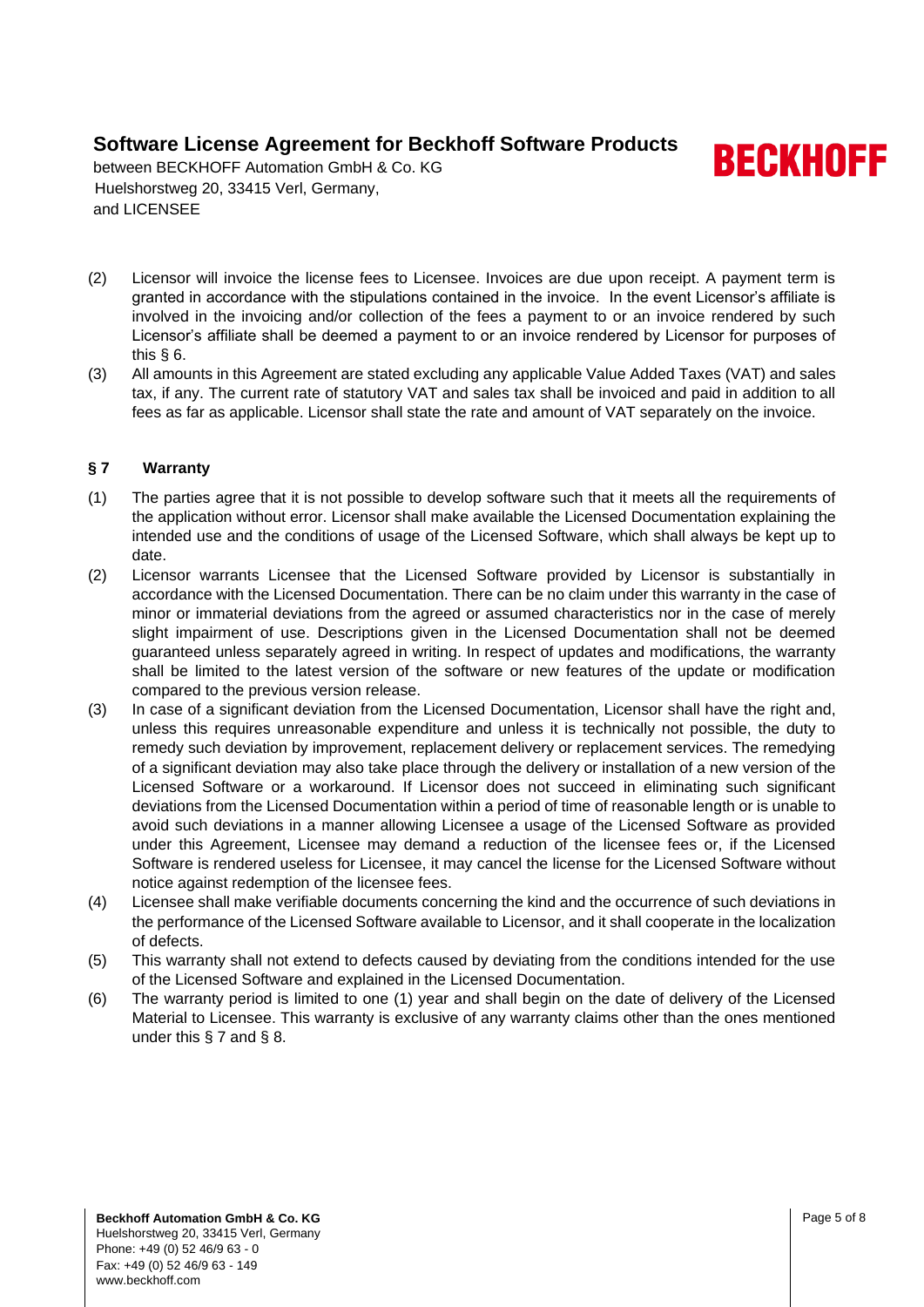**BECKHOFF** 

between BECKHOFF Automation GmbH & Co. KG Huelshorstweg 20, 33415 Verl, Germany, and LICENSEE

(7) The warranty regulations shall not apply for the time of a timely limited trial period, except in cases of willfully caused malfunctions of the Licensed Software.

### **§ 8 Liability of Licensor**

- (1) Licensor shall have unlimited liability in the event of intent and gross negligence of Licensor or Licensor's agents; in all other respects, liability shall be limited and/or excluded in accordance with the following provisions.
- (2) Licensor shall only be liable for slight negligence of Licensor or Licensor's agents if an obligation which is of particular importance for realizing the objective of this Agreement is infringed upon (i.e. a material duty). In this case, liability shall be limited as defined in the following subparagraph; in all other cases, liability for slight negligence shall be excluded in its entirety.
- (3) With regard to the slightly negligent breach of a material duty, liability of Licensor and Licensor's agents shall be limited to the contractually relevant, foreseeable damage or loss. Licensee shall point out to Licensor in writing any special risks, any atypical possibilities of sustaining damages and any extraordinary amounts of damages that may be sustained. Licensor shall, however, be exempted from any liability for consequential damages, for lack of economic success, for indirect damages, and for damages resulting from claims of third parties, in particular such damages resulting from the use of the Licensed Software for the development of other software. The exclusion of liability as defined before shall not apply insofar as the excluded liability elements are part of the contractual relevant, foreseeable damage, which the parties do not assume.
- (4) Licensor's liability does not include any compensation for damages of a hardware product in which the Licensed Software is incorporated or caused by such a hardware product. Furthermore, Licensor's liability under the subparagraph (3) is limited to the maximum amount equal to the license fees for the Licensed Software.
- (5) Licensor shall not be liable beyond the bounds set forth under subparagraph (1) and (2), except for insufficient quality of the software through Licensor's own fault or through the fault of its agents, but only if essential functions of the supplied software are affected by such insufficient quality of the software, and for any other breach or nonperformance of duties essential for the performance of this agreement through Licensor's own fault or through the fault of its agents.
- (6) Licensor shall only be liable for the recovery of data if Licensee has secured the possibility of reproducing such data at reasonable expenditure and in accordance with the principles of proper data processing from data provided in machine-readable form.
- (7) The same limitations of licensor's liability as set forth under the foregoing subparagraph (2) shall apply to any culpable breach of duties under this agreement committed by ordinary agents.
- (8) Licensor's liability for a breach of guarantees, under the Product Liability Act and for death, personal injury or damage to health caused by intent or negligence shall remain unaffected by the foregoing provisions.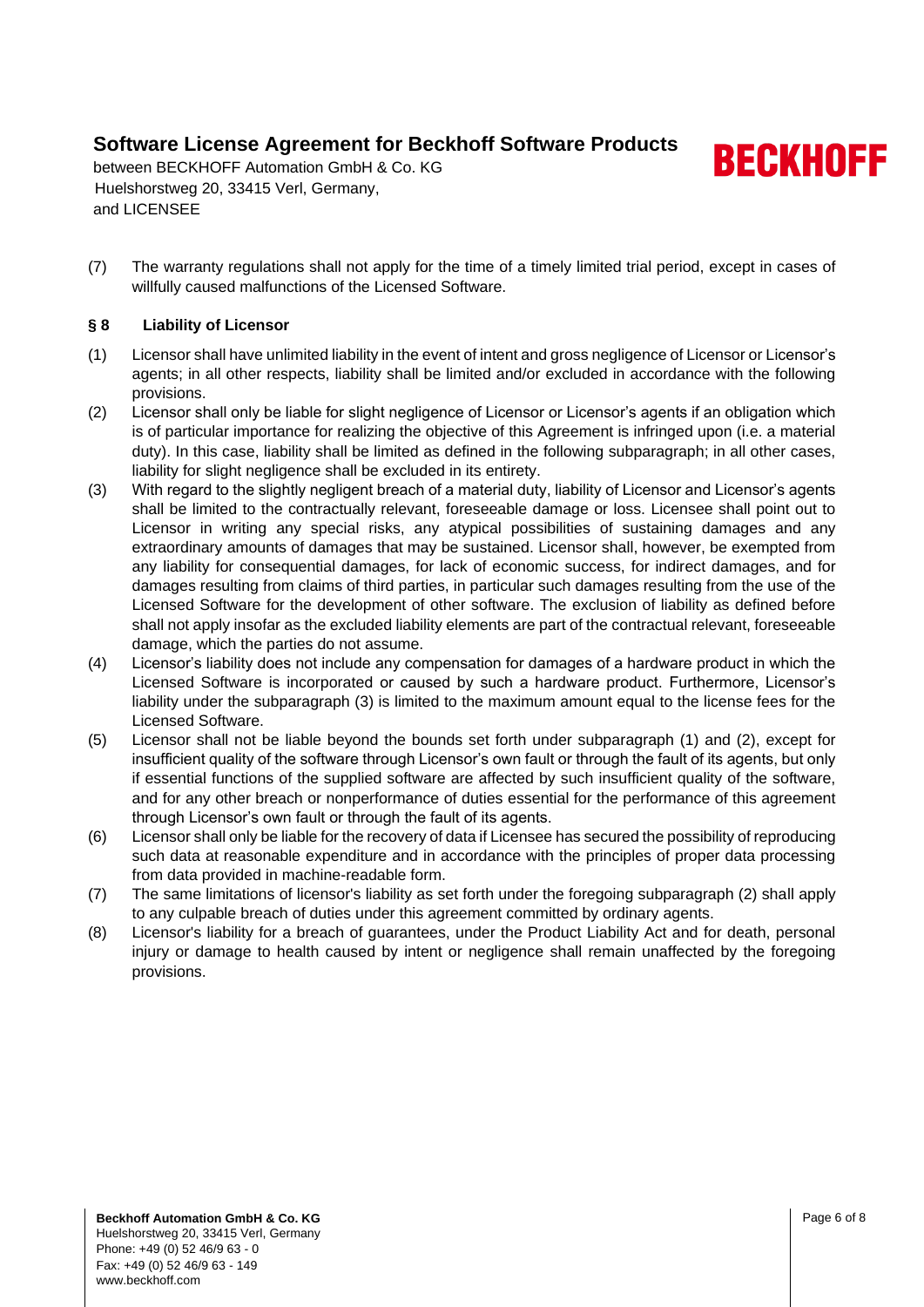between BECKHOFF Automation GmbH & Co. KG Huelshorstweg 20, 33415 Verl, Germany, and LICENSEE

### **§ 9 Intellectual Property Rights of Third Parties**

- (1) Licensor warrants that it has no present knowledge of an intellectual property right or copyright of a third party which prevents the use of Licensed Material in accordance with this Agreement.
- (2) It is in Licensor's sole discretion to decide if Licensor defends Licensee against claims made for an infringement of an intellectual property right or copyright caused by the Licensed Material while used as per this Agreement. Licensee shall notify Licensor without delay of the making of any such claims. If Licensor does not defend Licensee, Licensee shall be free to defend itself. Licensor shall assist Licensee in doing so, just as Licensee is under an obligation to assist Licensor.
- (3) If claims under subparagraph (2) have been asserted against Licensee, or if such assertions of claims must be expected, Licensor may modify or replace the Licensed Material at its own expense as far as this is reasonable for Licensee. Each party to this Agreement may cancel the license without notice if such modification or replacement cannot be accomplished at a reasonable expenditure, or if a right of use cannot be obtained at a reasonable expenditure. This notwithstanding, the provisions made under § 8 for the limitation of Licensor's liability shall be applicable correspondingly.

#### **§ 10 Conditions of Usage**

- (1) The License Materials delivered to Licensee have been developed for being used in a specific Computer System and for the interaction with specific other software. These conditions of usage are set forth in the performance description.
- (2) If the License Materials are used in a manner not complying with the conditions of usage under subparagraph (1) Licensor shall be discharged from any and all warranty obligations under § 7, 8 and 9.

#### **§ 11 Termination, Return and Deletion of License Materials**

- (1) Licensee may cancel this Agreement as a whole or, if Licensee has acquired more than one license, with respect to any acquired license in part by giving one month's notice hereof to Licensor.
- (2) Licensor shall not cancel this Agreement any sooner than after twelve (12) months for the purpose of a general revision of the terms and conditions of this Agreement, and it shall give Licensee three months' notice hereof. If it is not reasonable for Licensee, under the revised terms and conditions after Licensor's notice of cancellation, to continue using the Licensed Software for which Licensee has paid nonrecurrent license fees, Licensee shall be reimbursed pro rata for the time Licensee could not use the Licensed Software, the basis for such pro rata reimbursement being the ordinary useful life of the Licensed Software under tax law. This Agreement is subject to cancellation without notice by either party for good cause ("wichtiger Grund"); in particular, but not limited thereto, in case of a breach of § 2, 3 and 4.

**BECKHOFF**